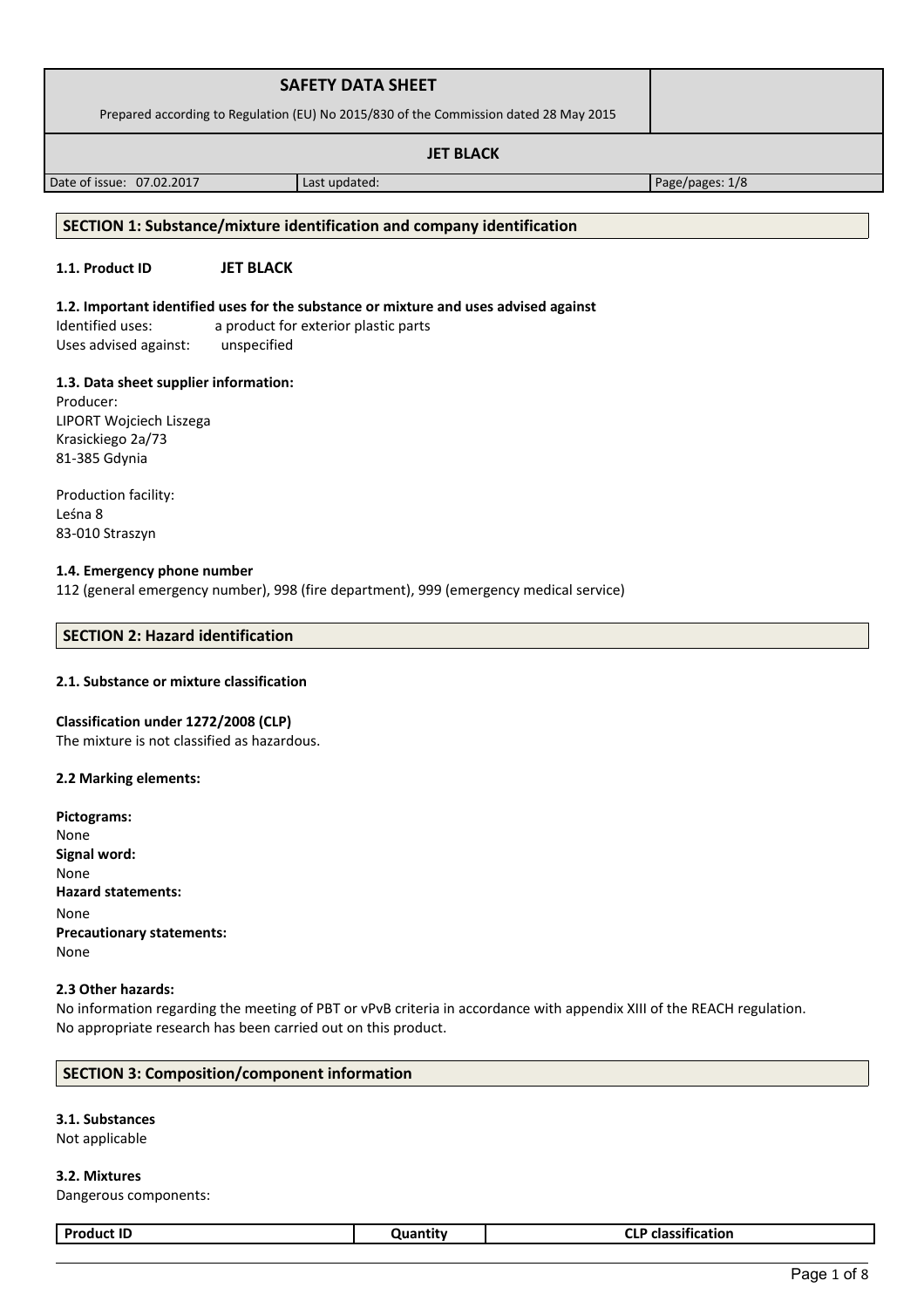| <b>SAFETY DATA SHEET</b>                                                              |               |                 |
|---------------------------------------------------------------------------------------|---------------|-----------------|
| Prepared according to Regulation (EU) No 2015/830 of the Commission dated 28 May 2015 |               |                 |
|                                                                                       |               |                 |
| Date of issue: 07.02.2017                                                             | Last updated: | Page/pages: 2/8 |

|         | [%]   | <b>Hazard classification</b> | <b>Hazard statements codes</b> |
|---------|-------|------------------------------|--------------------------------|
| $- - -$ | $---$ | ---                          | $---$                          |

The full meaning of hazard statements has been given in section 16

# **SECTION 4: First aid measures**

### **4.1. Description of first aid measures**

### **Routes of exposure:**

Inhalation, ingestion, skin and eye contact.

### **Inhalation:**

Take the affected person out into fresh air. Place in a comfortable position. Ensure peace and protect against heat loss.

### Provide medical assistance if necessary.

## **Consumption:**

Rinse mouth with water, drink 2-3 cups of water, consult a doctor. Do not induce vomiting. If unconscious do not give anything by mouth.

Transport the affected person to hospital if necessary. Ensure peace, place in a lying position and protect against heat loss. **Eye contact:**

Remove any contact lenses if possible.

Flush with plenty of lukewarm water for 10–15 minutes with eyelids wide open. Place the upper eyelid on the lower eyelid from time to time. Cover the eyes with a compress.

Provide ophthalmologist assistance if necessary.

# **Skin contact:**

Take off the contaminated clothes and shoes.

Wash the contaminated skin with plenty of water and then with water containing mild soap.

Seek medical attention if skin irritation persists.

# **4.2. Most important symptoms and effects, both acute and delayed**

No further data available.

# **4.3. Indication of any immediate medical attention and special treatment needed**

The course of action is decided on by a medical doctor, based on an examination of the person affected.

# **SECTION 5: Fire emergency procedure**

# **5.1. Extinguishing agents:**

**Suitable extinguishing agents:** alcohol-resistant foam or dry extinguishing agents, carbon dioxide extinguishers, sand, soil, water aerosol. Choose extinguishing agents based on the conditions of the environment.

### **Unsuitable extinguishing agents:** none

# **5.2. Special threats related to the substance or mixture**

In case of fire, high temperatures cause a release of hazardous decomposition products.

# **5.3. Information for the fire department**

Spray the containers located in the fire area with water, remove from the hazardous area if possible. In case of a fire in an enclosed environment, use protective clothing and compressed air breathing apparatus. Do not allow the extinguishing agents into ground waters, surface waters, or sewage systems.

# **SECTION 6: Measures regarding accidental release into the environment**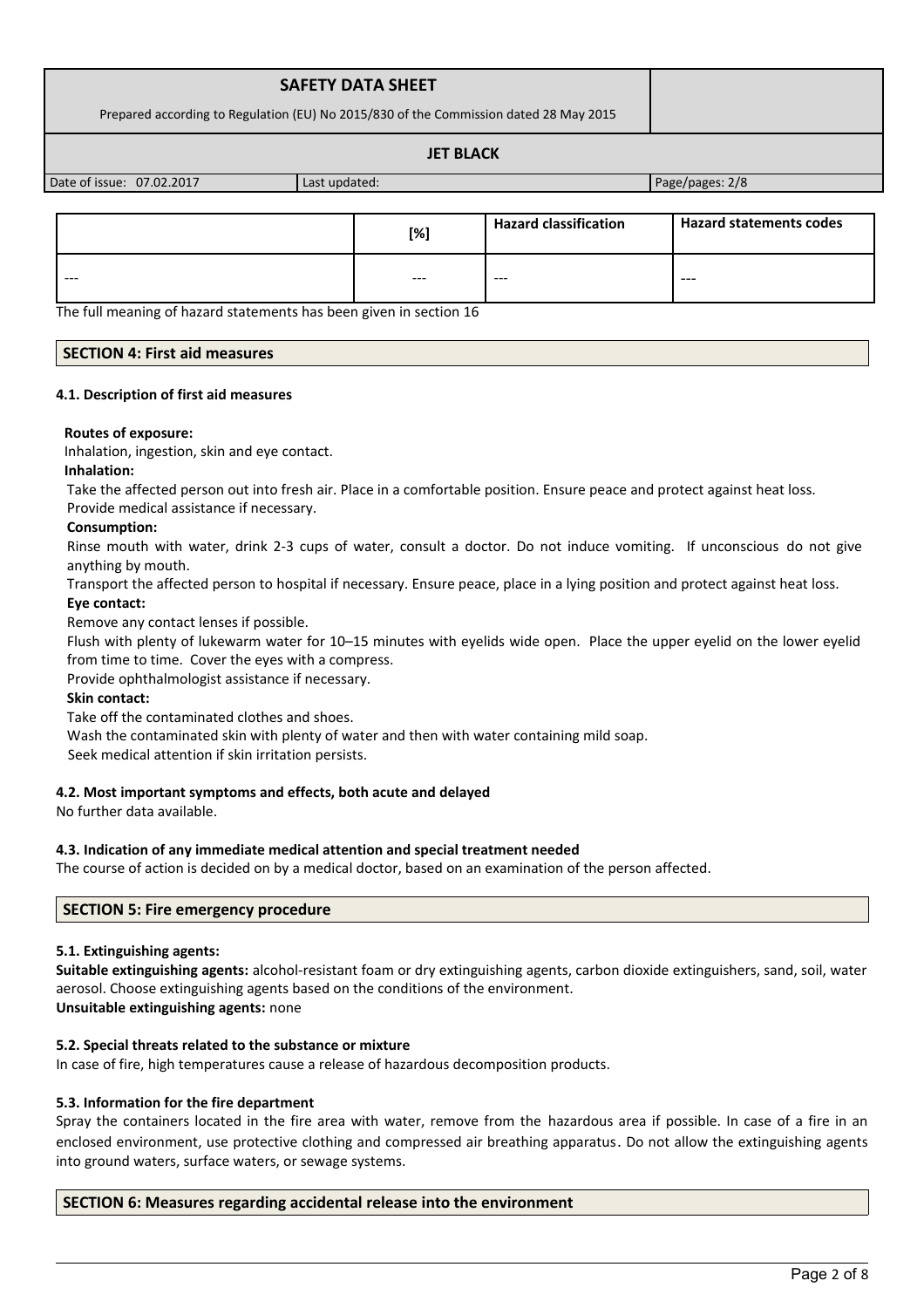| <b>SAFETY DATA SHEET</b>                                                              |               |                 |
|---------------------------------------------------------------------------------------|---------------|-----------------|
| Prepared according to Regulation (EU) No 2015/830 of the Commission dated 28 May 2015 |               |                 |
| <b>JET BLACK</b>                                                                      |               |                 |
| Date of issue: 07.02.2017                                                             | Last updated: | Page/pages: 3/8 |

## **6.1. Individual safety measures, protective equipment and emergency procedures**

For persons other than emergency personnel: notify the appropriate authorities of the emergency. Remove any persons not participating in the containment procedures from the contamination area. For emergency personnel: Ensure proper ventilation, use individual safety measures.

#### **6.2. Environmental safety measures**

Prevent the contamination from spreading into sewage systems and water reservoirs.

### **6.3. Methods of removing and preventing the spread of contamination:**

Prevent the contamination from spreading and attempt removal using absorptive materials (sand, diatomite, universal absorbent), place the contaminated materials in properly marked containers for subsequent utilization in accordance with the mandatory provisions of the law.

#### **6.4. References to other sections**

Product waste disposal – see section 13 of this data sheet. Individual protective measures – see section 8 of this data sheet.

### **SECTION 7: Storage and use of substances and mixtures**

#### **7.1. Precautions for safe handling**

#### **Recommendations for handling the mixture**

Avoid direct contact with the mixture. Avoid inhalation. Prevent from spreading into sewage systems. **Apply general provisions of the industrial work hygiene**  Do not eat, drink or smoke when using the product. Replace the contaminated clothing. Wash hands thoroughly after handling. Wash contaminated clothing before reusing. Wash hands and face before breaks at work.

### **7.2. Safe storage regulations, including any mutual incompatibility information**

Store in a well-ventilated area. Keep container tightly closed. Store in a cool place. Protect from sunlight and sources of heat. Do not store with food or animal feeding stuffs. Always use containers made of materials analogous to the original ones. Open containers should be handled very carefully so as to prevent spillage. Do not handle until all safety precautions have been read and understood.

### **7.3. Specific end use(s)**

See section 1.2 of this data sheet.

### **SECTION 8: Exposure controls/individual protective measures**

#### **8.1. Control parameters**

### **The national highest acceptable concentration values in the work environment**

in accordance with the Notice of the Minister of Labor and Social Policy of 6 June 2014 on the highest acceptable concentration and intensity of factors detrimental to health in the work environment (Dz.U. (Journal of Laws) 2014, item 817).

| <b>NAME OF THE SUBSTANCE</b> | ΙC      | NDS(mg/m3) | <b>NDSCh</b> $(mg/m^3)$ | $NDSP$ (mg/m3) |
|------------------------------|---------|------------|-------------------------|----------------|
| ---                          | $- - -$ | $- - -$    | $- - -$                 | $- - -$        |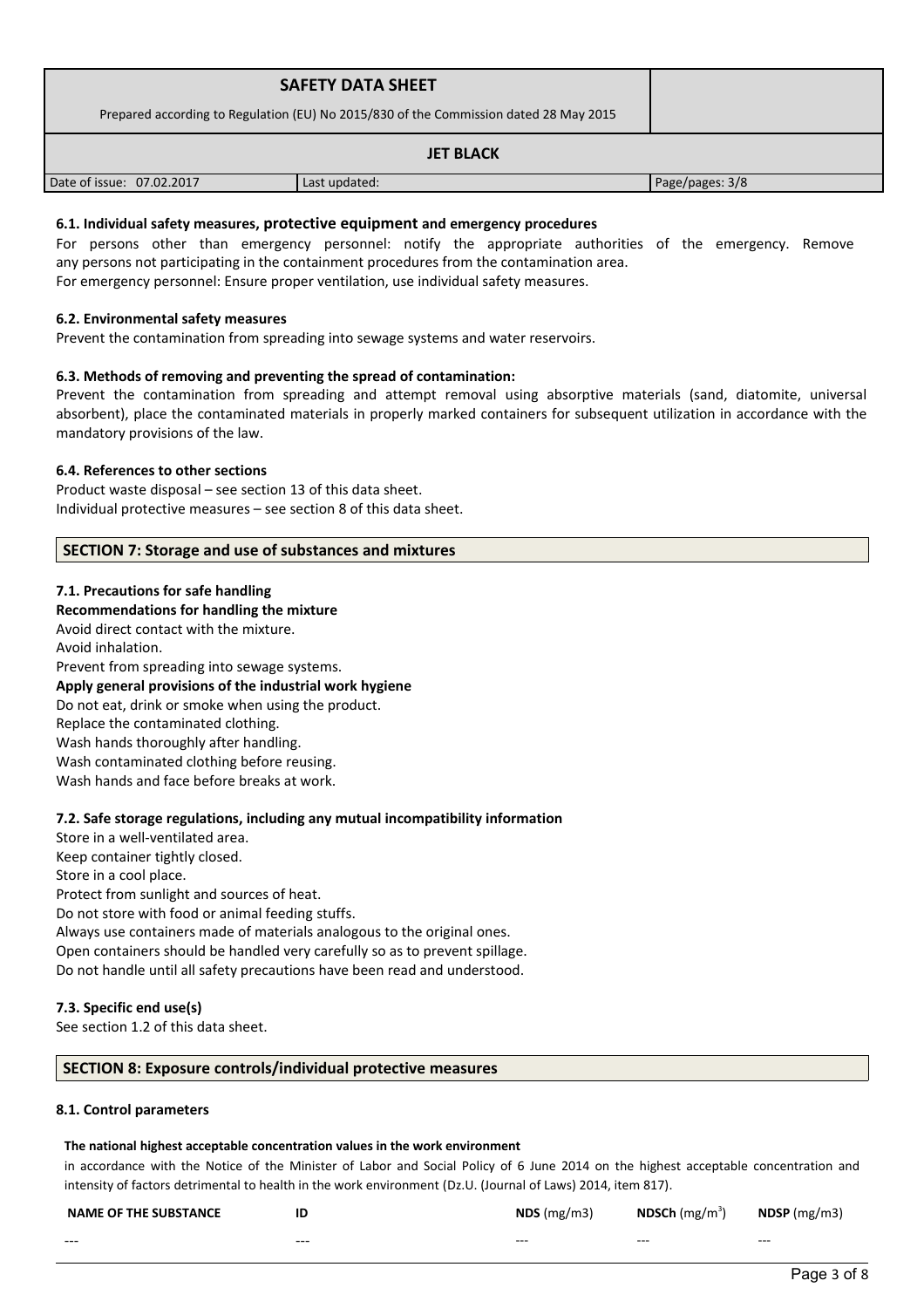| <b>SAFETY DATA SHEET</b>                                                              |               |                 |  |
|---------------------------------------------------------------------------------------|---------------|-----------------|--|
| Prepared according to Regulation (EU) No 2015/830 of the Commission dated 28 May 2015 |               |                 |  |
| <b>JET BLACK</b>                                                                      |               |                 |  |
| Date of issue: 07.02.2017                                                             | Last updated: | Page/pages: 4/8 |  |
|                                                                                       |               |                 |  |

### **8.2. Exposure controls**

**Appropriate technical control measures:** Storage rooms and work stations should be adequately ventilated.

**Appropriate technical control measures** General room ventilation is recommended. **Individual safety measures Face and eye protection** Not required under normal conditions of use. **Skin protection Hand protection** Not required under normal conditions of use. *Body protection* Use protective workwear.

The selection of individual protection measures must be made taking into account the concentration and quantity of the hazardous substance occurring in the work environment.

#### **Respiratory tract protection**

Not required under normal conditions of use.

### **Environment exposure controls**

Do not discharge into sewage systems or ground waters.

**General safety and hygiene recommendations**

Follow good hygiene practice.

### **SECTION 9: Physical and chemical properties**

### **9.1. Basic physical and chemical property information**

| Appearance:                                   | Under normal conditions: liquid |
|-----------------------------------------------|---------------------------------|
| Color:                                        | Unspecified                     |
| Odor:                                         | Grapefruit                      |
| <b>Odor threshold:</b>                        | Unspecified                     |
| pH:                                           | Unspecified                     |
| Melting point/freezing point:                 | Unspecified                     |
| Initial boiling point and boiling range:      | Unspecified                     |
| Flash point:                                  | Unspecified                     |
| Flammability (solid, gas):                    | Unspecified                     |
| Upper/lower flammability or explosive limits: | Unspecified                     |
| Vapor pressure:                               | 23 hPa                          |
| Vapor density:                                | Unspecified                     |
| <b>Relative density:</b>                      | 0.99 $g/cm^{3}$                 |
| Solubility:                                   | Completely miscible in water    |
| Partition coefficient: n-octanol/water:       | Unspecified                     |
| <b>Auto-ignition temperature:</b>             | Unspecified                     |
| <b>Decomposition temperature:</b>             | Unspecified                     |
| <b>Viscosity:</b>                             | Unspecified                     |
| <b>Explosive properties:</b>                  | Not applicable                  |
| <b>Oxidizing properties:</b>                  | Not applicable                  |
| 9.2. Additional information                   |                                 |
| Fire point:                                   | $400^{\circ}$ C                 |

**SECTION 10: Stability and reactivity**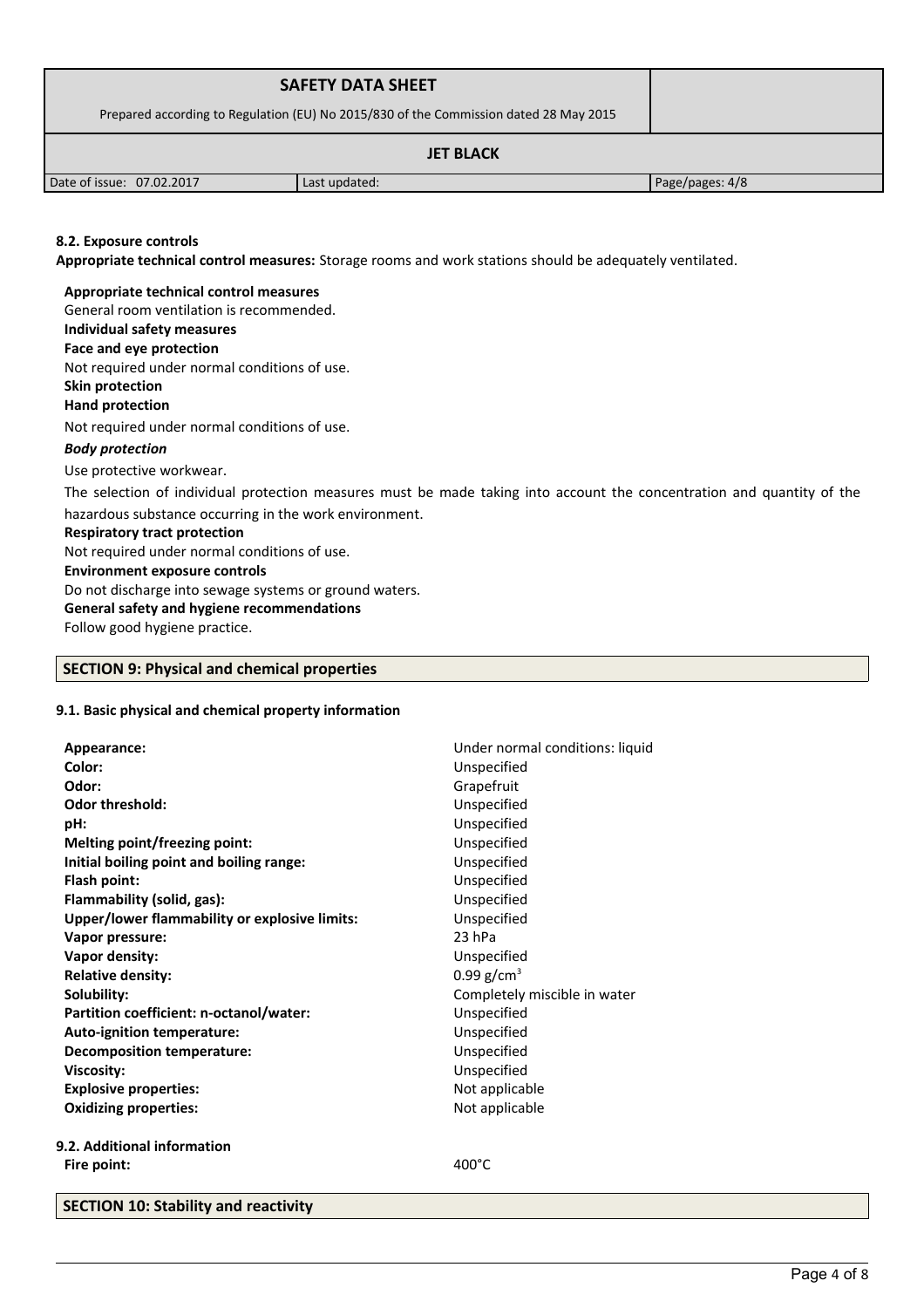| <b>SAFETY DATA SHEET</b>                                                              |               |                 |
|---------------------------------------------------------------------------------------|---------------|-----------------|
| Prepared according to Regulation (EU) No 2015/830 of the Commission dated 28 May 2015 |               |                 |
| <b>JET BLACK</b>                                                                      |               |                 |
| Date of issue: 07.02.2017                                                             | Last updated: | Page/pages: 5/8 |

### **10.1. Reactivity**

The mixture is chemically stable under normal conditions.

#### **10.2. Chemical stability**

The product is stable when properly used, stored and transported.

#### **10.3. Potential for hazardous reactions**

None

#### **10.4. Conditions to avoid**

Avoid high temperatures, direct sunlight, hot surfaces and open fire.

#### **10.5. Incompatible materials**

None

#### **10.6. Hazardous decomposition products**

Do not occur when used in accordance with its purpose.

### **SECTION 11: Toxicological information**

#### **11.1. Information regarding toxicological effects**

#### **Acute toxicity**

Based on available data, the classification criteria are not met. **Skin corrosion/irritation** Based on available data, the classification criteria are not met. **Serious eye injury/irritation** Based on available data, the classification criteria are not met. **Allergenic influence on respiratory tract or skin** Based on available data, the classification criteria are not met. **Mutagenic influence on reproductive cells** Based on available data, the classification criteria are not met. **Carcinogenicity** Based on available data, the classification criteria are not met. **Harmful influence on reproductive organs** Based on available data, the classification criteria are not met. **Toxic influence on target organs – single exposure** Based on available data, the classification criteria are not met. **Toxic influence on target organs – repeated exposure** Based on available data, the classification criteria are not met. **Hazard caused by aspiration** Based on available data, the classification criteria are not met.

# **SECTION 12: Environmental information**

**12.1. Toxicity** No data

**12.2. Durability and dissolution potential** No data

**12.3. Bioaccumulation capacity** No data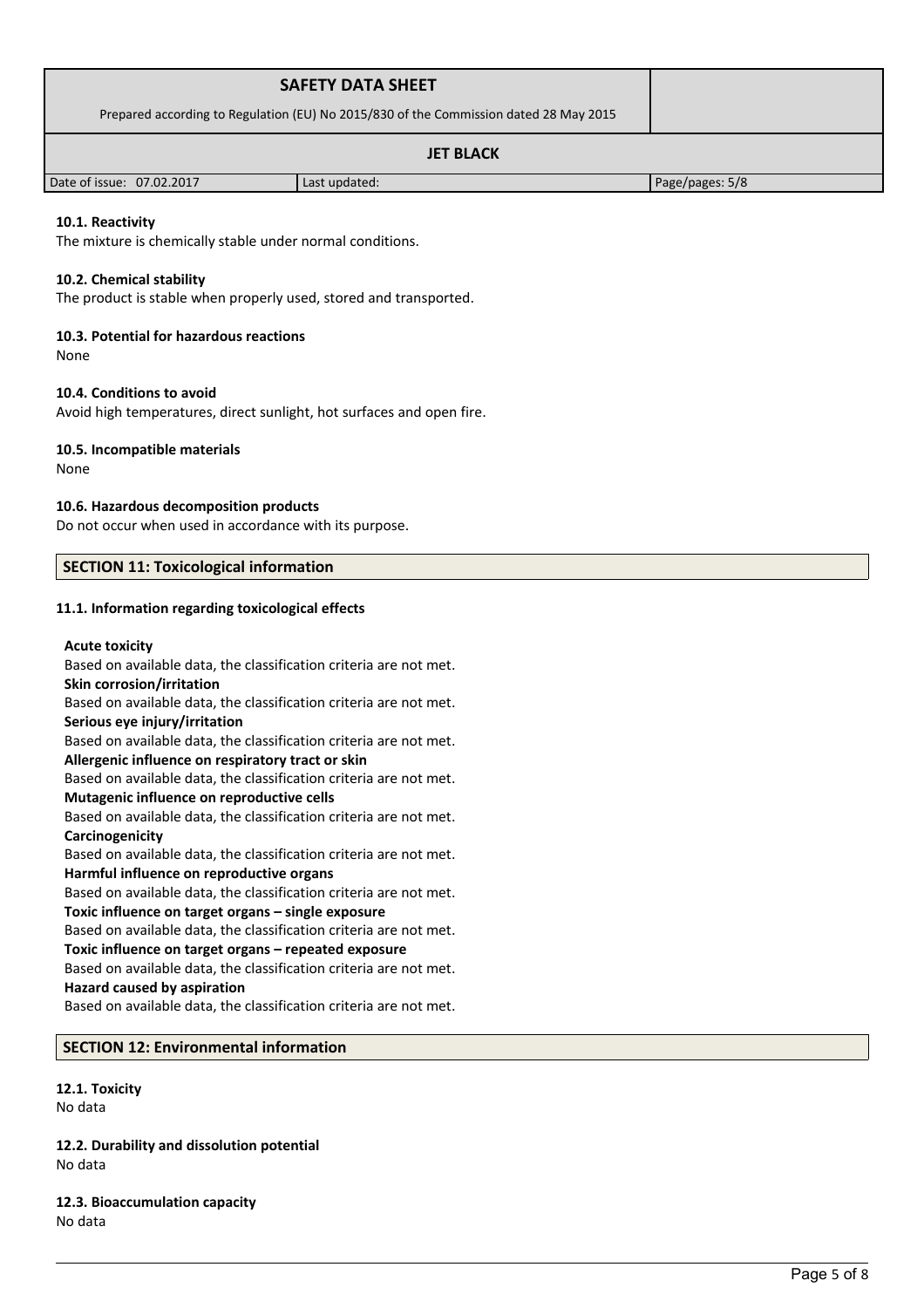| <b>SAFETY DATA SHEET</b>                                                              |               |                 |
|---------------------------------------------------------------------------------------|---------------|-----------------|
| Prepared according to Regulation (EU) No 2015/830 of the Commission dated 28 May 2015 |               |                 |
| <b>JET BLACK</b>                                                                      |               |                 |
| Date of issue: 07.02.2017                                                             | Last updated: | Page/pages: 6/8 |

## **12.4. Soil mobility**

No data

# **12.5. Results of PBT and vPvB properties evaluation** No data

## **12.6. Other harmful effects**

No data

## **SECTION 13: Waste disposal**

## **13.1. Waste disposal methods**

Empty containers should be transported to an authorized company in order to be reprocessed or recycled.

Do not store with municipal waste.

Do not discharge into sewage systems, surface waters or wastewater.

### **Waste code**

Act of 14 December 2012 on waste (Dz.U. (Journal of Laws) 2013, item 21).

Regulation of the Minister of Environment of 9 September 2014 on the waste catalogue (Dz.U. (Journal of Laws) 2014, item 1923).

The waste code must be assigned individually at the location where the waste is produced, depending on the industry in which it is used.

# **SECTION 14: Transport information**

| 14.1.<br>14.2.<br>14.3.          | <b>UN</b> number<br>UN proper shipping name<br><b>Transport hazard class(es)</b><br>Warning sticker No.                                                                | <b>ADR/RID</b><br>$---$<br>$---$<br>$---$ | <b>IMGD</b><br>$---$<br>$---$<br>$---$<br>$---$  | <b>IATA</b><br>---<br>---<br>--- |
|----------------------------------|------------------------------------------------------------------------------------------------------------------------------------------------------------------------|-------------------------------------------|--------------------------------------------------|----------------------------------|
| 14.4.<br>14.5.<br>14.6.<br>14.7. | Packing group<br>Threat to the environment<br>Special precautions for users<br>Bulk transport in accordance with the MARPOL<br>convention appendix II and the IBC code | $---$<br>$---$                            | ---<br>$---$<br>Not applicable<br>Not applicable | ---<br>---                       |

# **SECTION 15: Legal information**

# **15.1. Provisions of the law regarding safety and protection of the environment in relation to the substance or mixture**

# **This safety data sheet has been drawn up based on the following legal acts:**

- 1. Regulation (EC) No 1907/2006 of the European Parliament and of the Council of 18 December 2006 concerning the Registration, Evaluation, Authorization and Restriction of Chemicals (REACH), establishing a European Chemicals Agency, amending Directive 1999/45/EC and repealing Council Regulation (EEC) No 793/93 and Commission Regulation (EC) No 1488/94 as well as Council Directive 76/769/EEC and Commission Directives 91/155/EEC, 93/67/EEC, 93/105/EC and 2000/21/EC.
- 2. Regulation (EC) No 1272/2008 of the European Parliament and of the Council of 16 December 2008 on classification, labeling and packaging of substances and mixtures, amending and repealing Directives 67/548/EEC and 1999/45/EC, and amending Regulation (EC) No 1907/2006. [ATP1, ATP2, ATP3, ATP4, ATP5, ATP6]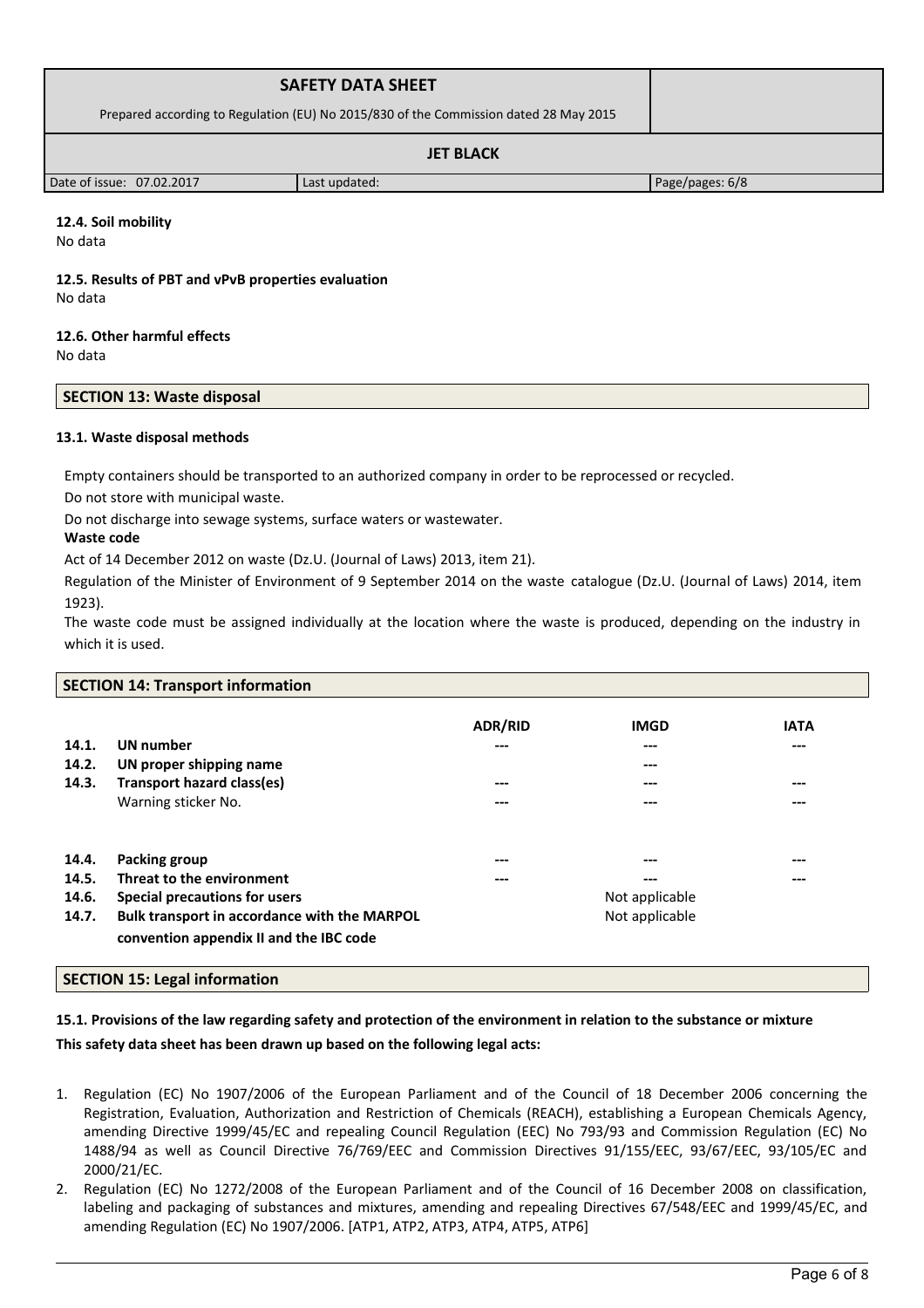| <b>SAFETY DATA SHEET</b><br>Prepared according to Regulation (EU) No 2015/830 of the Commission dated 28 May 2015 |               |                 |  |
|-------------------------------------------------------------------------------------------------------------------|---------------|-----------------|--|
| <b>JET BLACK</b>                                                                                                  |               |                 |  |
| Date of issue: 07.02.2017                                                                                         | Last updated: | Page/pages: 7/8 |  |

- 3. Commission Regulation (EU) 2015/830 of 28 May 2015 amending Regulation (EC) No 1907/2006 of the European Parliament and of the Council on the Registration, Evaluation, Authorization and Restriction of Chemicals (REACH) as corrected (replaces Regulation EC No 453/2015)
- 4. Act of 25 February 2011 on the chemical substances and their mixtures (DZ.U. (Journal of Laws) No 63, item 322 with amendments).
- 5. Regulation of the Minister of Labor and Social Policy of 6 June 2014 on maximum permissible concentration and intensity of agents harmful to health in the work environment (Dz.U. (Journal of Laws) item 817).
- 6. Act of 14 December 2012 on waste (Dz.U. (Journal of Laws) 2013, item 21).
- 7. Regulation of the Minister of Environment of 9 September 2014 on the waste catalogue (Dz.U. (Journal of Laws) 2014, item 1923).
- 8. Classification of dangerous goods according to the European Agreement concerning the International Carriage of Dangerous Goods by Road (ADR).
- 9. Regulation of the Minister of Labor and Social Policy of 26 September 1997 on general provisions of occupational safety and health (Dz.U. (Journal of Laws) 2003 No 169, item 1650 with amendments).
- 10. Regulation of the Minister of Health of 30 December 2004 on occupational health and safety related to the presence of chemical agents in the workplace (Dz.U. (Journal of Laws) 2005 No 11, item 86 with amendments). Regulation of the Minister of Economy of 21 December 2005 on essential requirements for personal protection (Dz.U. (Journal of Laws) No 259, item 2173).

## **15.2. Chemical safety evaluation**

No chemical safety evaluation for the mixture.

## **SECTION 16: Additional information**

List of hazard statements from section: 3 none

# **CAS** (Chemical Abstracts Service)

**EC number** means one of the following:

- the number of the substance as given in the European Inventory of Existing Chemical Substances (EINECS),
- the number of the substance as given in the European List of Notified Chemical Substances (ELINCS)
- the number in the inventory of chemical substances listed in the European Commission's publication "No-longer polymers"

### **Description of used abbreviations, acronyms and symbols:**

**NDS** - maximum allowable concentration of substances hazardous to health in work environment

**NDSCh** - temporary maximum allowable concentration

**NDSP** - highest maximum allowable concentration

**UN number** - the four-digit number that identifies hazardous materials and articles (UN No)

**ADR** - the European Agreement concerning the International Carriage of Dangerous Goods by Road

**RID** - the Regulation concerning the International Carriage of Dangerous Goods by Rail

**IMDG** - International Maritime Dangerous Goods Code

**IATA** – International Air Transport Association

**vPvB** (substance) very Persistent very Bioaccumulable

**PBT** (substance) Persistent Bioaccumulative Toxic

**LD50** Lethal dose required to kill half the members of a tested population

**LC50** Lethal concentration required to kill half the members of a tested population

**ECX** Concentration at which X% inhibition of growth or growth rate is observed

**NOEL** The highest concentration with no effect observed

**BOD** Biochemical Oxygen Demand (BZT) pl: Biochemiczne Zapotrzebowanie Tlenu

**COD** Chemical Oxygen Demand (ChZT) pl: Chemiczne Zapotrzebowanie Tlenu

**ThOD** Theoretical Oxygen Demand - pl: Teoretyczne Zapotrzebowanie Tlenu

### **Additional information:**